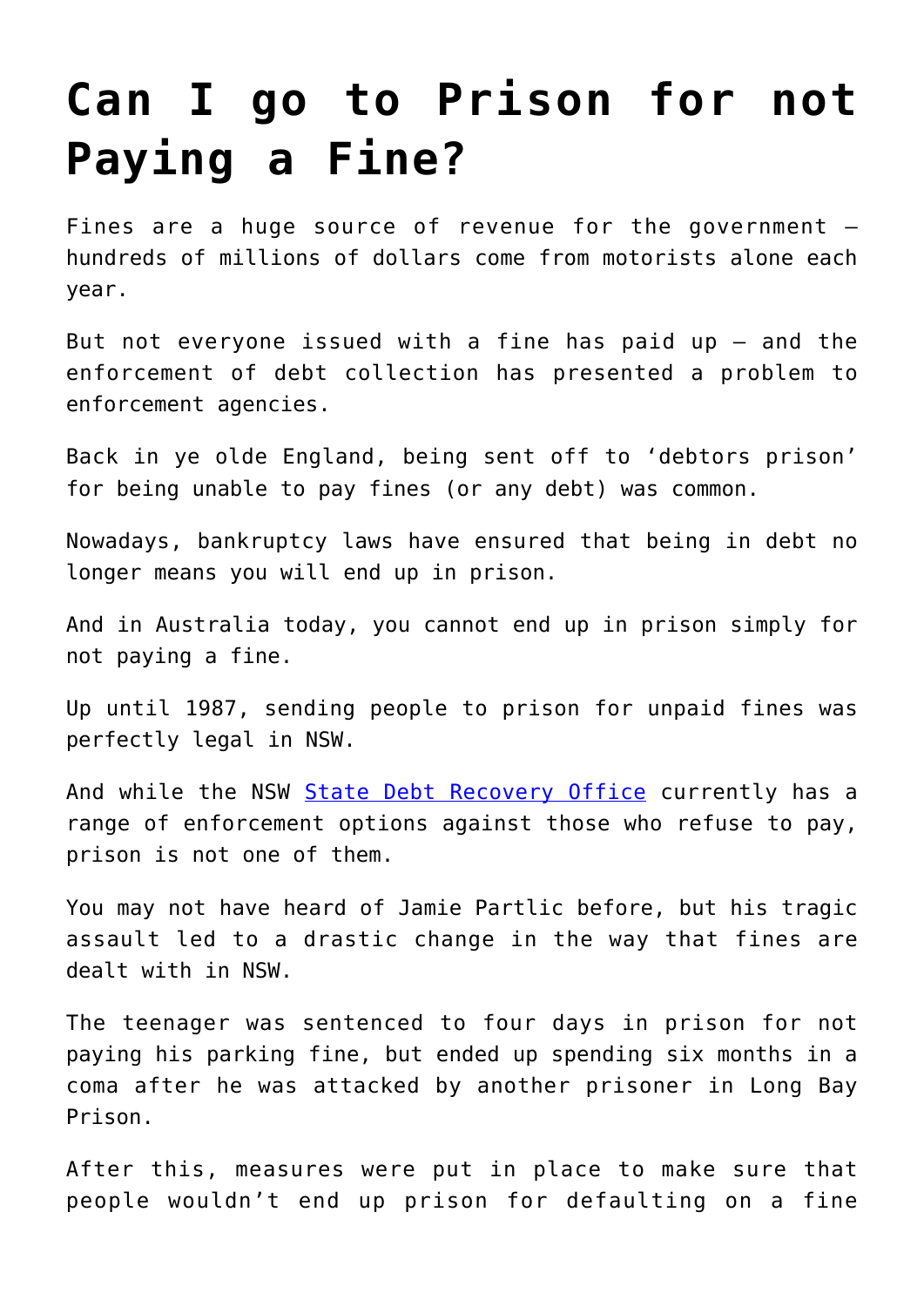payment.

But what penalties can you get for refusing to pay a fine?

Although going to prison is not the go-to penalty anymore, if you don't pay fines the NSW State Debt Recovery Office can still make your life pretty difficult.

You will usually first get a reminder notice, which comes with an extra 28 days to pay.

After that, the penalties increase incrementally.

The next step will normally be an enforcement order fee (currently \$65) attached to your fine, and further costs may be added to that.

Your driver licence may then be suspended, your vehicle registration can be cancelled and your ability to do business with the RMS may be terminated.

Further refusal to pay can result in the seizure of your property – SDRO can actually take your property, hold an auction and use the money to pay off your fine.

They may even prevent you from selling your home and garnish your wages or your bank accounts.

You can also be summoned to court where your circumstances will be scrutinised by SDRO representatives to see how else they could squeeze the money out of you.

Community service can also be ordered.

So while the government can stop you driving, take your property, help themselves to your paycheque or bank account and summon you to court, at least you can't be put in prison anymore – well, almost.

Despite the fact that prison is technically not a penalty for defaulting on a fine, according to [section 125 of the Fines](http://www.austlii.edu.au/au/legis/nsw/consol_act/fa199669/s125.html)